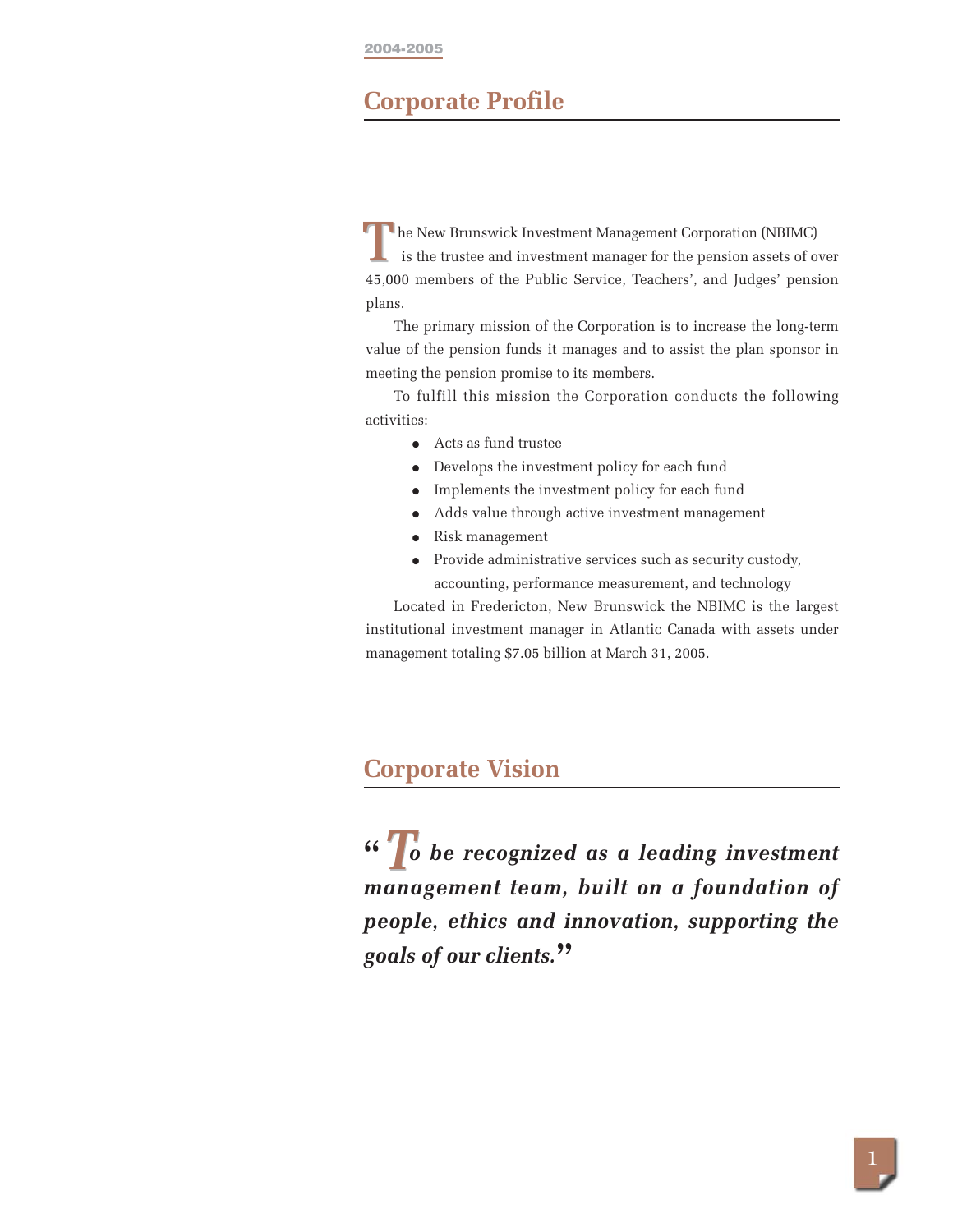# **Financial Highlights - as of March 31, 2005**



**PUBLIC SERVICE**

-10% -5% 0% 5% 10% 15% 20% 25% 30% 1996 1997 1998 1999 2000 2001 2002 2003 2004 2005 Annual Returns **Cumulative** Annualized Returns

**ANNUAL TOTAL FUND RETURNS - 1996-2005**

**INVESTMENTS BY PORTFOLIO - as of March 31, 2005 (\$ millions)**

|                                | 2005       | 2004        | 2003        |
|--------------------------------|------------|-------------|-------------|
| <b>FIXED INCOME</b>            |            |             |             |
| <b>Nominal Bonds</b>           | \$1,101.1  | \$<br>915.1 | \$<br>847.0 |
| <b>Short Term Assets</b>       | 247.5      | 128.9       | 104.4       |
|                                | 1,348.6    | 1,044.1     | 951.4       |
| PUBLIC EQUITY                  |            |             |             |
| Canadian                       | 781.8      | 1,008.7     | 845.1       |
| International                  | 827.3      | 732.3       | 529.3       |
|                                | 1,609.1    | 1,741.0     | 1,374.4     |
| <b>INFLATION LINKED ASSETS</b> |            |             |             |
| <b>Real Return Bonds</b>       | 431.9      | 397.8       | 319.1       |
| Real Estate and Infrastructure | 96.6       | 76.3        | 54.6        |
| Commodities                    | 15.5       |             |             |
|                                | 544.0      | 474.2       | 373.6       |
| <b>ALTERNATIVE INVESTMENTS</b> |            |             |             |
| Absolute Return                | 206.2      | 155.7       | 28.0        |
| <b>Private Equity</b>          | 34.6       | 41.5        | 26.0        |
|                                | 240.8      | 197.2       | 54.1        |
| Total Investments              | \$ 3,742.5 | \$ 3,456.5  | \$2,753.5   |

Numbers above may not add up due to rounding.

**ASSET MIX - as of March 31, 2005**





**INVESTMENT PERFORMANCE**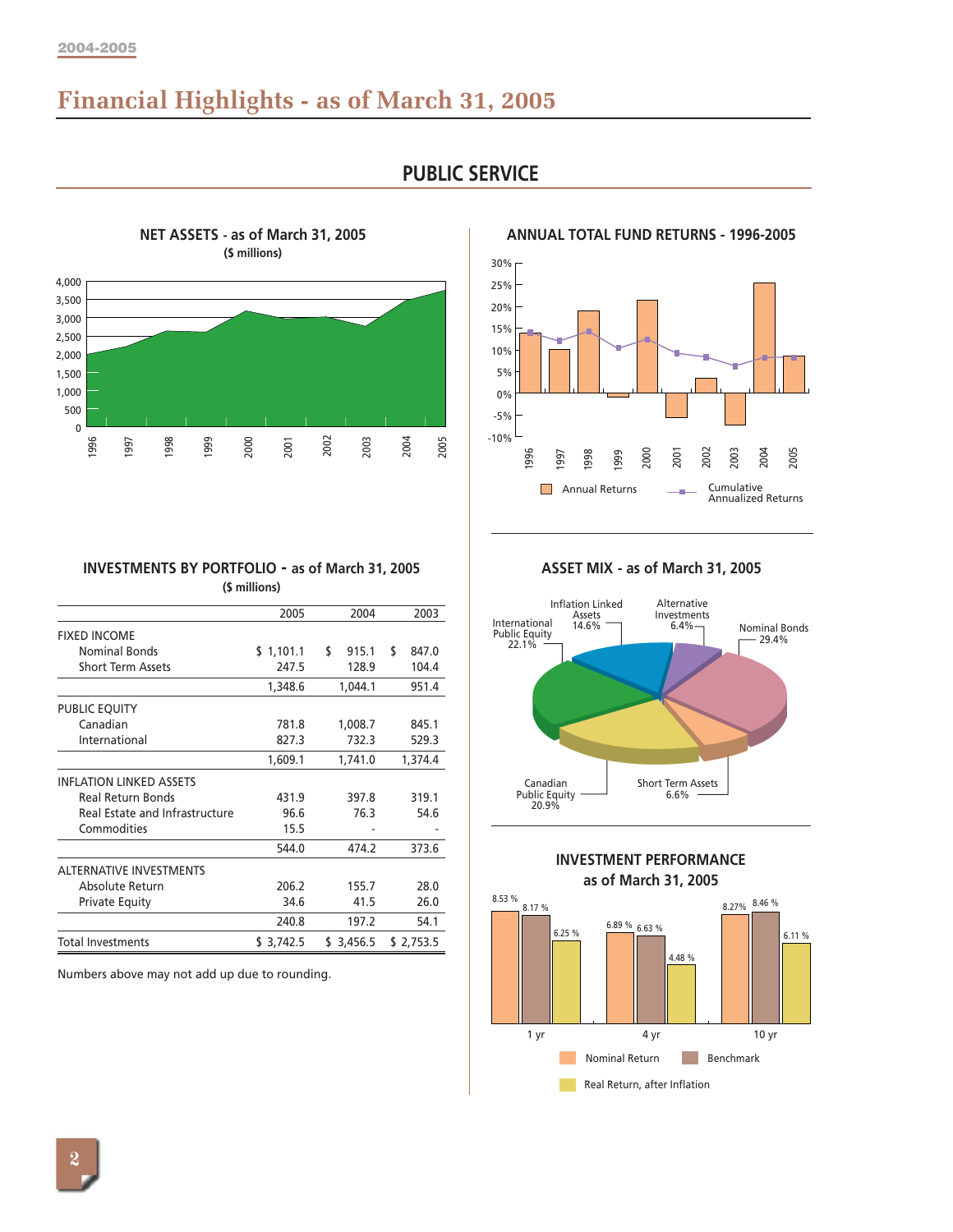#### **2004-2005**

# **Financial Highlights - as of March 31, 2005**



### **TEACHERS'**

#### **ANNUAL TOTAL FUND RETURNS - 1996-2005**



#### **INVESTMENTS BY PORTFOLIO - as of March 31, 2005 (\$ millions)**

|                                | 2005        | 2004        | 2003        |
|--------------------------------|-------------|-------------|-------------|
| <b>FIXED INCOME</b>            |             |             |             |
| Nominal Bonds                  | \$<br>995.8 | \$<br>846.1 | \$<br>796.3 |
| <b>Short Term Assets</b>       | 216.3       | 111.9       | 94.4        |
|                                | 1,212.0     | 958.0       | 890.7       |
| PUBLIC EQUITY                  |             |             |             |
| Canadian                       | 651.1       | 868.0       | 744.3       |
| International                  | 691.1       | 623.4       | 458.5       |
|                                | 1,342.2     | 1,491.4     | 1,202.7     |
| <b>INFLATION LINKED ASSETS</b> |             |             |             |
| <b>Real Return Bonds</b>       | 410.5       | 385.2       | 315.9       |
| Real Estate and Infrastructure | 84.5        | 68.0        | 49.7        |
| Commodities                    | 13.5        |             |             |
|                                | 508.6       | 453.2       | 365.6       |
| <b>ALTERNATIVE INVESTMENTS</b> |             |             |             |
| Absolute Return                | 180.4       | 137.1       | 24.0        |
| <b>Private Equity</b>          | 30.2        | 37.0        | 23.7        |
|                                | 210.6       | 174.0       | 47.7        |
| Total Investments              | \$3,273.4   | \$ 3,076.7  | \$ 2,506.7  |

Numbers above may not add up due to rounding.

**ASSET MIX - as of March 31, 2005**





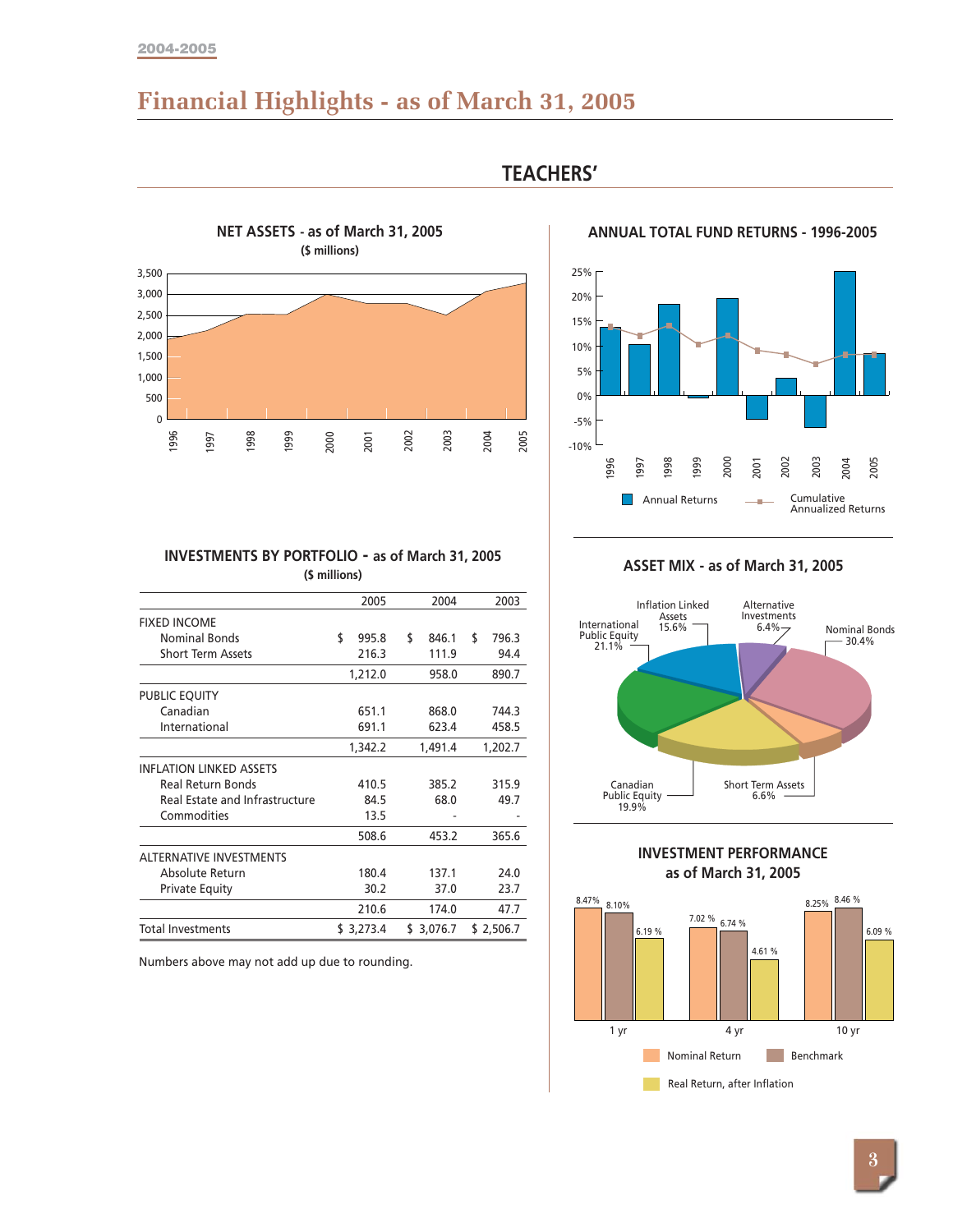# **Financial Highlights - as of March 31, 2005**



**JUDGES'**



#### **ANNUAL TOTAL FUND RETURNS - 1996-2005**

**INVESTMENTS BY PORTFOLIO - as of March 31, 2005 (\$ millions)**

|                                | 2005       | 2004       | 2003       |
|--------------------------------|------------|------------|------------|
| <b>FIXED INCOME</b>            |            |            |            |
| <b>Nominal Bonds</b>           | \$<br>5.9  | \$<br>5.0  | \$<br>4.9  |
| <b>Short Term Assets</b>       | 1.6        | 0.9        | 0.7        |
|                                | 7.5        | 5.9        | 5.6        |
| PUBLIC EQUITY                  |            |            |            |
| Canadian                       | 5.7        | 7.6        | 6.5        |
| International                  | 6.0        | 5.4        | 4.1        |
|                                | 11.7       | 13.0       | 10.6       |
| <b>INFLATION LINKED ASSETS</b> |            |            |            |
| <b>Real Return Bonds</b>       | 3.0        | 2.8        | 2.4        |
| Real Estate and Infrastructure | 0.6        | 0.5        | 0.4        |
| Commodities                    | 0.1        |            |            |
|                                | 3.7        | 3.3        | 2.8        |
| <b>ALTERNATIVE INVESTMENTS</b> |            |            |            |
| Absolute Return                | 1.4        | 1.1        | 0.2        |
| <b>Private Equity</b>          | 0.2        | 0.3        | 0.2        |
|                                | 1.6        | 1.4        | 0.4        |
| <b>Total Investments</b>       | \$<br>24.5 | \$<br>23.6 | \$<br>19.4 |

Numbers above may not add up due to rounding.

**ASSET MIX - as of March 31, 2005**





**INVESTMENT PERFORMANCE**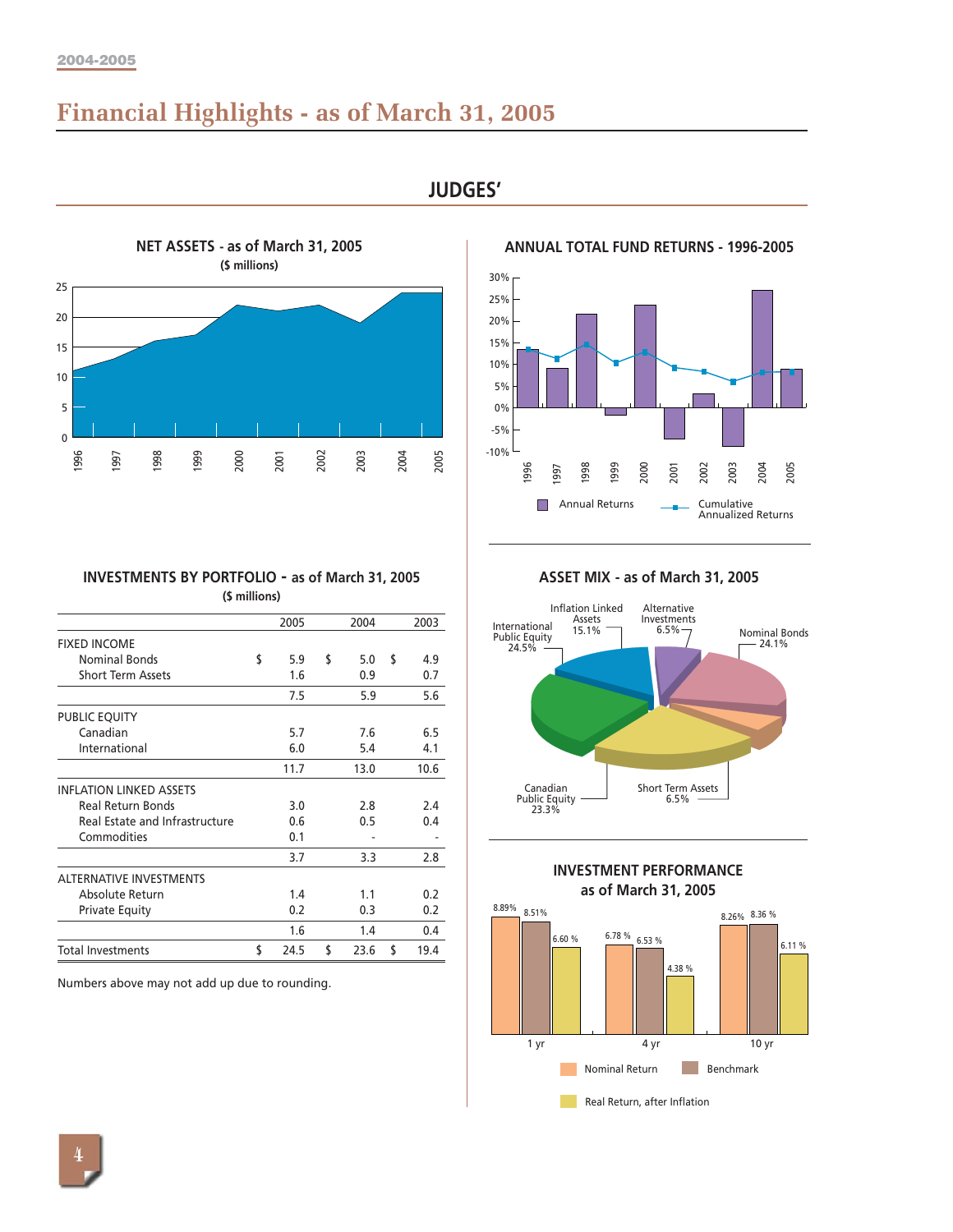# **Board of Directors**



**Wiktor Askanas** Director Member Audit Committee



**Rowland C. Frazee, C.C.** Director



**Ronald J. LeBlanc, Q.C.** Director Member Audit Committee



**Gilles Lepage** Chairperson Audit Committee Member Human Resource & Governance Committees



**Sharon MacFarlane, CA** Director (ex officio) Member Audit & Governance Committees



**John Mallory** Director (ex officio, non-voting) Member Governance Committee



**G. W. McMullen** Chairperson of the Board Member Audit, Human Resources & Governance Committees



**Dawson Murray** Director Member Human Resources & Governance Committees



**Eileen Pike** Chairperson Human Resources Committee Member Governance Committee



**John A. Sinclair** President and Chief Executive Officer Chief Investment Officer



**Richard C. Speight** Chairperson Governance **Committee** Member Human Resource Committee



**William W. Tozer** Secretary of the Board Member Human Resources Committee

#### **2004-2005**

# **The NBIMC Team**

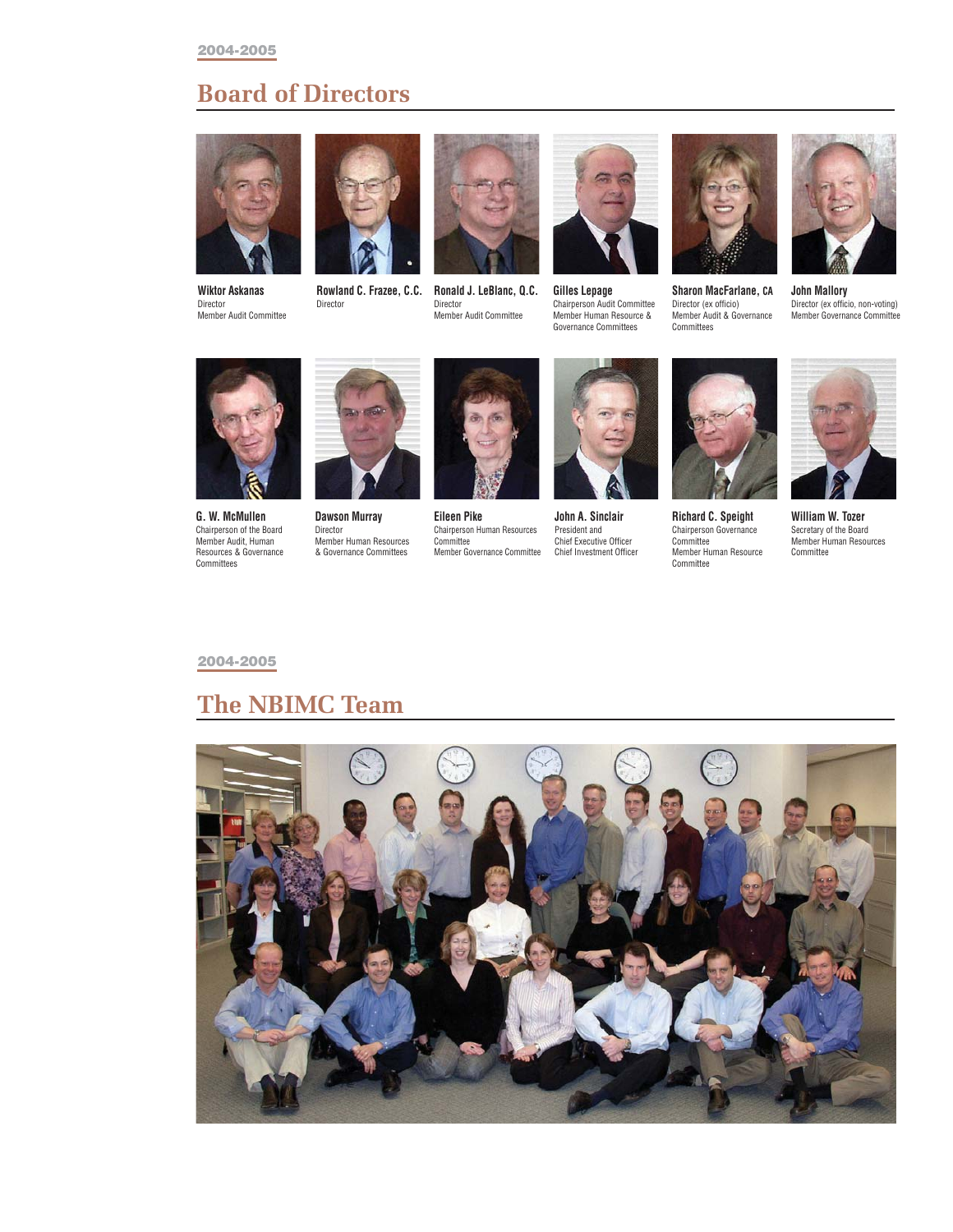# **Letter to Stakeholders**

Te are very pleased to report on another successful year. This success is especially heartening when one reflects on the investment climate challenges we had anticipated when we reported to you last year at this time, and also when considering the actual volatility we experienced in the financial markets throughout the fiscal year.

Net assets under management increased to \$7.045 billion from \$6.565 billion during the year. The increase in assets resulted from \$553 million in net investment earnings, \$123 million in special funding payments from the plans' sponsor, and net pension payouts of \$196 million. We were successfully able to add approximately \$20 million of the net investment earnings through active portfolio management activities.

The Corporation's results in the past two years have helped to reduce the negative effects experienced in the earlier part of the decade from a period of poor equity market returns. In the relatively short time since the turn of the millennium we have witnessed a full cycle of investment returns. The pension plans have a long time horizon and this has allowed NBIMC to remain disciplined and to benefit from the long-term risk premium available from a number of diversified asset classes.

By remaining true to our long-term investment approach we have been able to build a very respectable track record against our peer public sector pension plans and diversified pool pension fund managers. NBIMC continues to deliver both nominal and real (inflation adjusted) investment returns that meet long-run actuarial requirements.

We also continue to contribute additional value<br>successful year. This success is especially<br>versus our various market benchmarks. This additional value not only covers the expenses of the Corporation but adds significantly to each plan's asset base. In the following report we are pleased to provide further detail on the Corporation's mandate, activities and results.

> The Corporation has made the following important accomplishments during the year:

- Exceeded both the nominal and real return actuarial targets;
- Completed a full asset mix review and target asset mix adjustment for the Teachers' Pension Plan upon receipt of the April 2003 actuarial valuation. Proportional adjustments were subsequently made to the two other plans under management;
- Continued to add relative value to the portfolios through active investment management.
- Concluded our asset diversification work which reduced the implied risk in the overall plan portfolios by approximately one third; and
- Completed a full review of Board policies and committee terms of reference.

We are also pleased to report that NBIMC has joined the Canadian Coalition for Good Governance (CCGG) after holding an observer seat for the last eighteen months. The mission of the Coalition is to represent Canadian institutional shareholders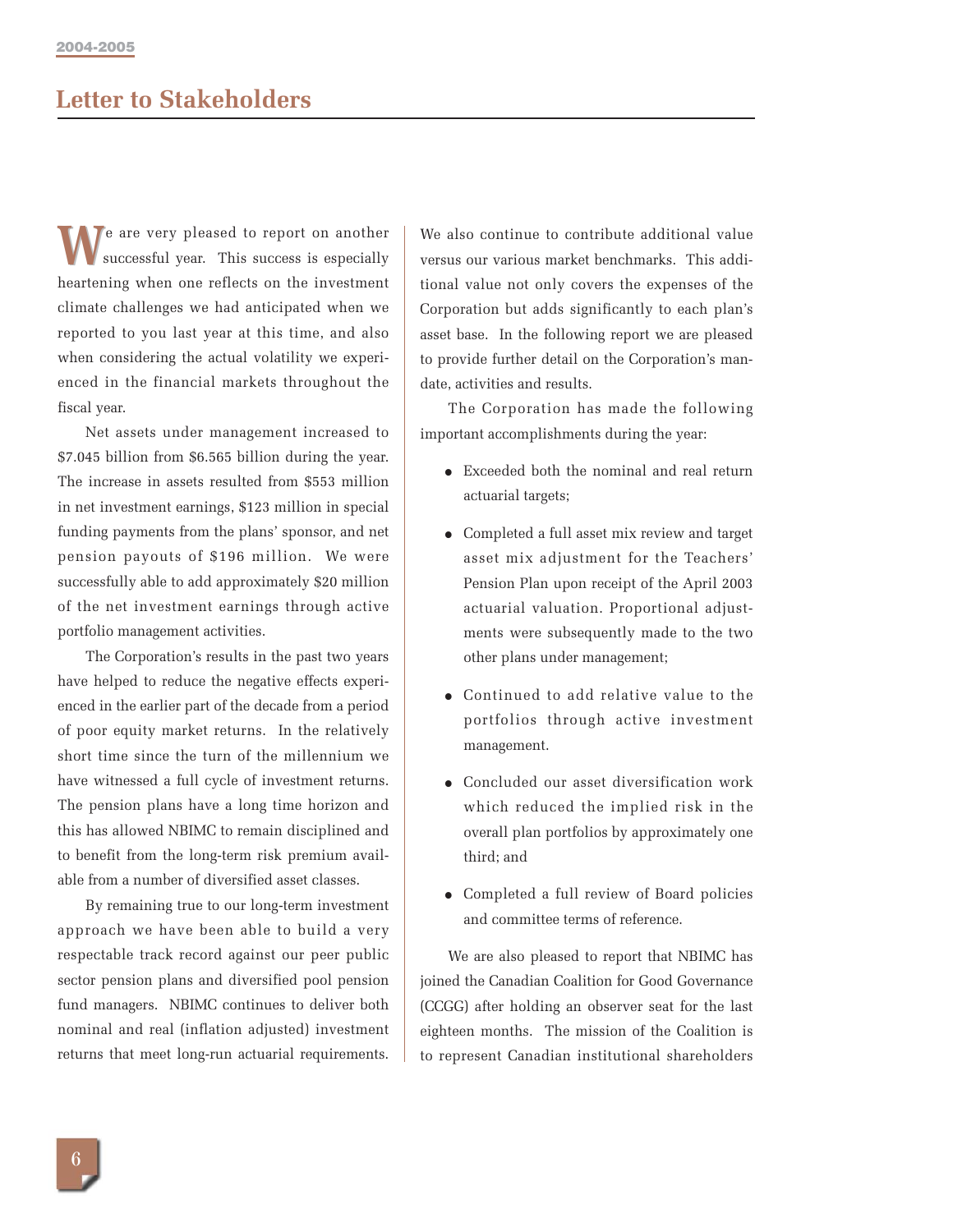through the promotion of best corporate governance practices and to align the interests of boards and management of investee companies with those of the shareholder. The CCGG represents the interests of 45 Canadian Institutional Investors with over \$810 billion in assets. Many public company governance practices have already changed significantly thanks to the work of the CCGG and we expect our association with the coalition to reap further benefits for our investments and ultimately for our plan members.

A number of business initiatives have been identified for the upcoming fiscal year. We plan to conduct a review of how we might further strengthen our governance processes along with creating a new Strategic Plan to help guide the Corporation through the next five years. An internal audit service provider will be engaged to help us continue our monitoring and controls capabilities, and we plan to finalize a research project that will develop a public equity portfolio that better matches the characteristics of pension plan liabilities versus the standard public market indices used today.

We would specifically like to recognize our Board for their efforts and support to the Corporation during the year. Service on the Board is a major responsibility and a significant commitment which is greatly appreciated. On behalf of the Board we wish to thank our team of investment

professionals at NBIMC for their diligence and hard work. The continued successes we outline in this report can be attributed to their ongoing commitment and dedication to the task at hand.

Finally as noted last year, we remain focused on the work ahead. At the time of writing this in early fiscal 2005-06 the financial markets remain extremely volatile. North American central banks are in the midst of an interest rate tightening cycle which has the potential to make positive returns in both the bond and stock markets difficult to attain in the short run. We remain confident however that we have the strategy, people, and processes in place to continue to meet the long-term goals of our stakeholders.

Sincerely,

**G.W. McMullen** Chairperson

**John A. Sinclair** President and Chief Executive Officer Chief Investment Officer

*June 2005 Fredericton, New Brunswick*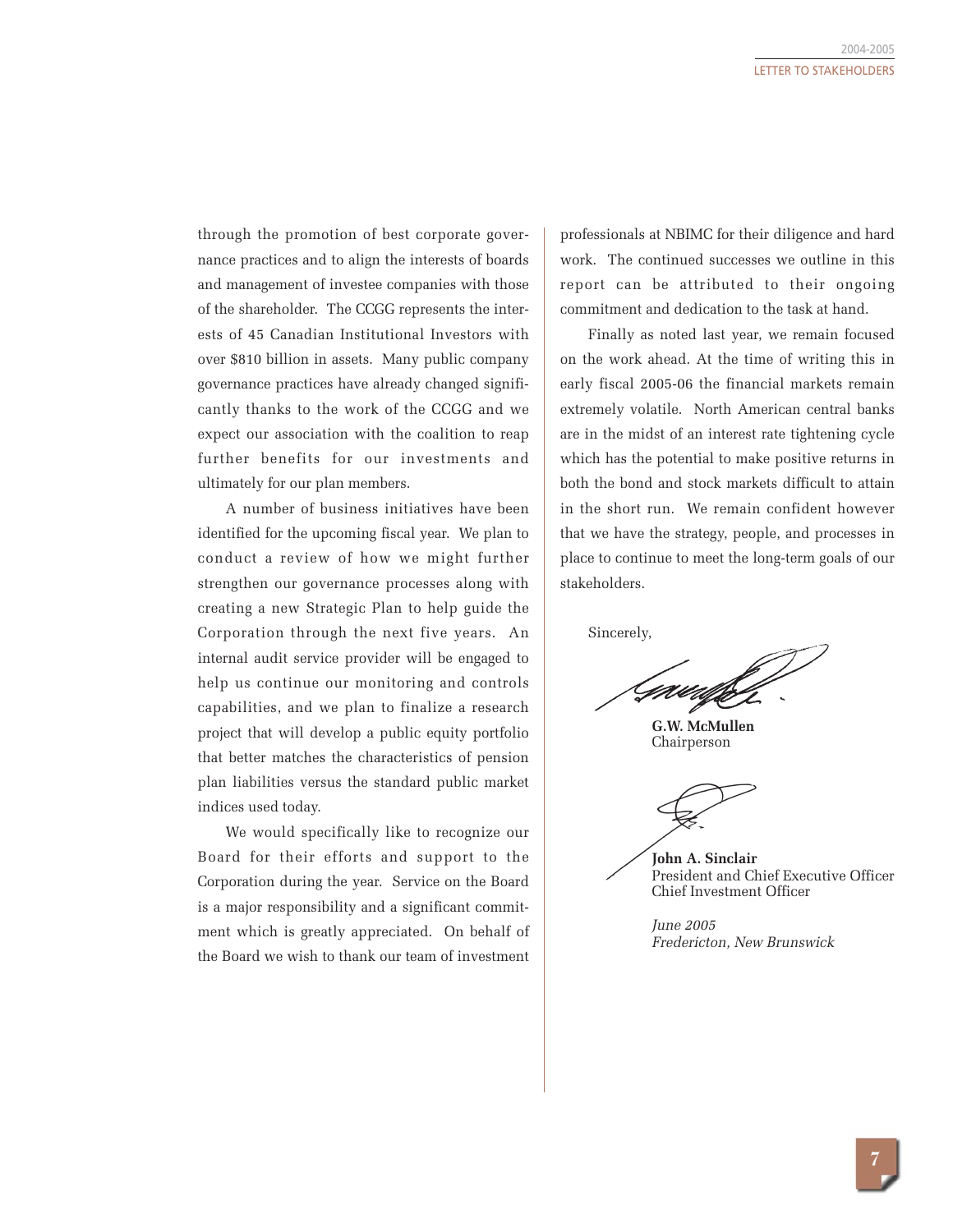## **Plan Governance**

BIMC is a crown Corporation, which was established under the New Brunswick Investment Management Corporation Act of 1994. The Corporation is primarily responsible for providing investment-counseling services, and to act as trustee for the three pension funds under management. **N**

The selection process and duties of the NBIMC Board of Directors is outlined in the Act. Governance of the organization is the primary consideration of the Board. The Board ensures that all of the Corporation's transactions are conducted on a purely commercial basis and that decisions and actions are based on sound business practices. There are three established Committees of the Board that have been set-up to assist in fulfilling its responsibilities: an Audit Committee, a Human Resources Committee and a Governance Committee. Board and Committee attendance during the fiscal year was 87.5 %.

The full Board convened six times during the year. One of the meetings conducted a full review of the financial position of the Teachers' Pension Plan, and subsequently approved a revised asset mix for that fund and for the two others that are under our management. These changes are discussed in further detail in this annual report.

The Audit, Human Resources and Governance Committees met at regular intervals throughout the year. Highlights of committee work are:

- **i.** The Audit Committee reviewed recent developments in financial reporting, initiated a process to establish an internal audit function and participated in an educational session during the year to keep abreast of quickly evolving issues in the accounting and audit fields.
- **ii.** The Human Resources Committee reviewed a succession planning strategy and compensation benchmarking study designed to ensure that we remain competitive in our ability to attract and retain our investment management personnel.
- **iii.** The Governance Committee, which was formed in early 2004, conducted a full review of Board policies and processes as their first order of business during the year.

The day-to-day management of the Corporation is delegated to the Chief Executive Officer, while investment related matters are delegated to the Chief Investment Officer. The Province of New Brunswick is the sole sponsor for the funds under management and is responsible for pension plan design, which includes contribution and benefit levels.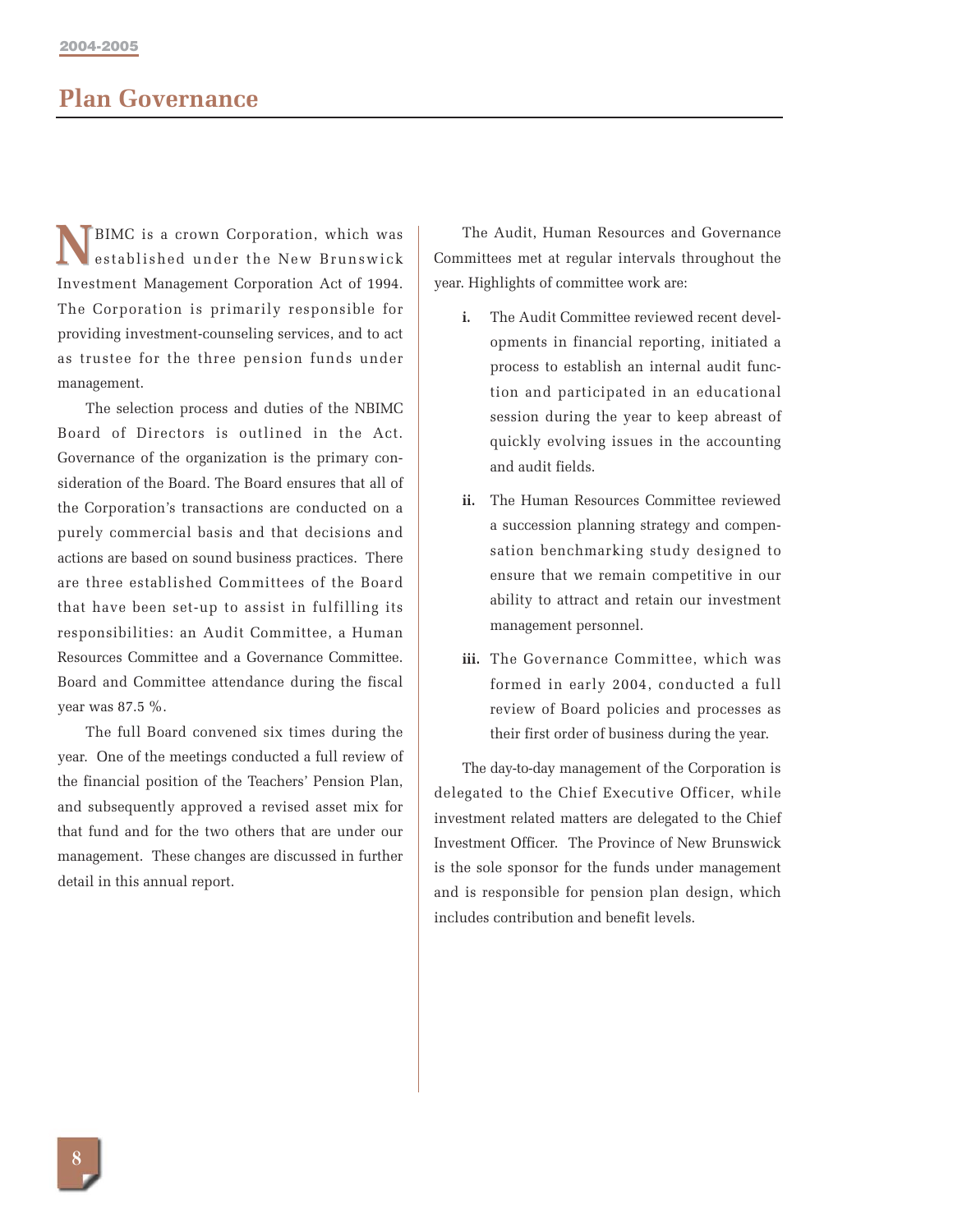#### **2004-2005**

# **NBIMC's Investment Beliefs**

**The Corporation operates under a few basic investment beliefs, upon which we continually reflect when setting investment strategy. These beliefs are:** continually reflect when setting investment strategy. These beliefs are:

- **i.** NBIMC is a relatively low risk asset manager when compared to its peers.
- **ii.** Real Return Bonds, because of their long-term inflation-linked characteristics, are considered to be an excellent match for pension liabilities.
- **iii.** New asset classes and strategies are introduced incrementally in order to progressively gain experience and to minimize transition costs.
- **iv.** The establishment of the appropriate asset mix for each of the funds under management is heavily influenced by both the actuarial profile and funding status of each plan.
- **v.** NBIMC believes that market inefficiencies present opportunities to add value through active management.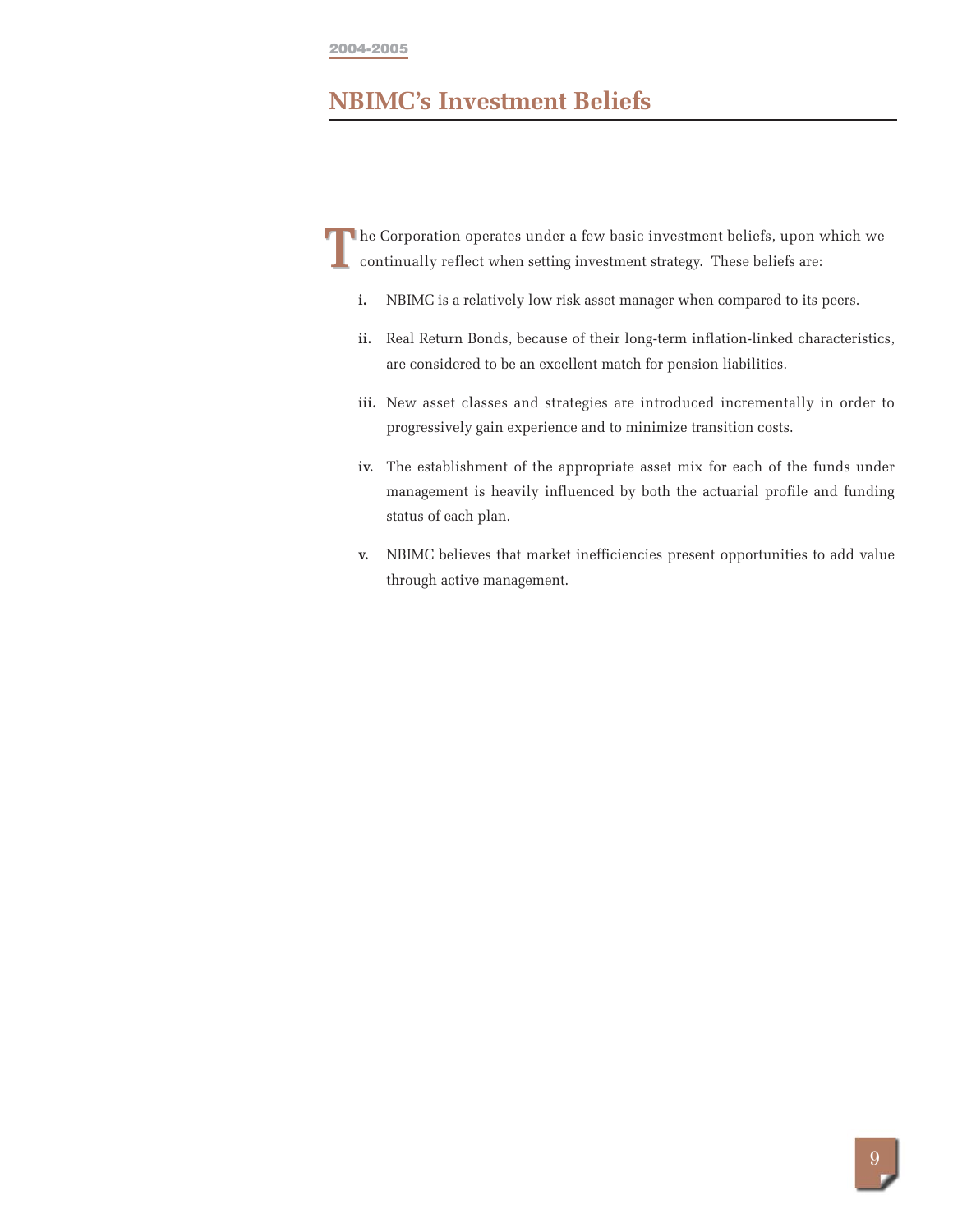### **Asset Mix**

he Corporation received an actuarial valuation, **EXECUTE AS A PRIMID 2003, for the Teachers' Pension**<br> **TEXECUTE:**  $\frac{1}{2000}$  (TRE) Fund (TPF) in early 2004. Upon receipt we conducted a thorough asset liability study and upon Board approval subsequently made a series of adjustments to the asset mix of the fund. Appropriate adjustments were also made to the Public Service Superannuation Fund and Judges' Superannuation Fund.

It is important to point out that these studies attempt to determine the best risk adjusted asset mix for the fund that will provide a long-run real return (after inflation) in excess of 4%. Actuarial assumptions use an expected inflation rate of 3% which results in a total expected nominal return (net of expenses) of 7.12%.

Through our asset mix work over the past two years, we have significantly reduced the expected risk to the funding ratios of the portfolios. We estimate that the risk of the plans has been reduced by more than one third from early asset mix compositions.

Five main adjustments were made during the past year to each fund's target asset mix:

- **i.** a net reduction in public equity assets,
- **ii.** a further geographic diversification in public equity assets,
- **iii.** an increase to fixed income assets,
- **iv.** an increase in absolute return strategies, and
- **v.** an increase in real return type investments by adding to our real estate exposure and introducing an allocation to commodity assets.

As part of our ongoing diversification initiatives we continue to look for assets with strong

real return type characteristics. As mentioned in our earlier Investment Beliefs section, real return type assets have characteristics that fit well with pension liabilities. To date we have invested in real return bonds, real estate, and infrastructure as real return type assets. We have recently included commodity assets in our asset mix not only because of their relation to inflation but because of their diversification benefits. Commodities have had essentially no correlation to either equity or bond returns in the past, while at the same time providing similar risk and return characteristics as equities. In keeping with our investment beliefs we will slowly and prudently deploy our commodity investments over the upcoming fiscal year. Absolute return strategies, as we discussed in last year's annual report, are expected to provide a consistent equity-like return over the long-term that is not related to movements in the actual public equity markets.

Our current asset mix for the TPF produces an expected nominal return of approximately 7.8% (a real return of 4.8%) with an equal amount of expected risk (as measured by standard deviation). This is a relatively low risk approach to slowly improve the funding ratio of the plans under management, while at the same time protecting the assets from any significant adverse market events.

It is important to emphasize that while it is pleasing to see NBIMC returns being higher than a number of our peer funds or other alternative investment managers from year to year, the most important return characteristic is a consistent real return over the long-run of more than 4% per annum.

Actuarial valuations are undertaken by the plan sponsor and typically follow three year cycles. We expect that the next actuarial valuation we will receive will be for the Public Service Superannuation Fund (PSSF) in 2006.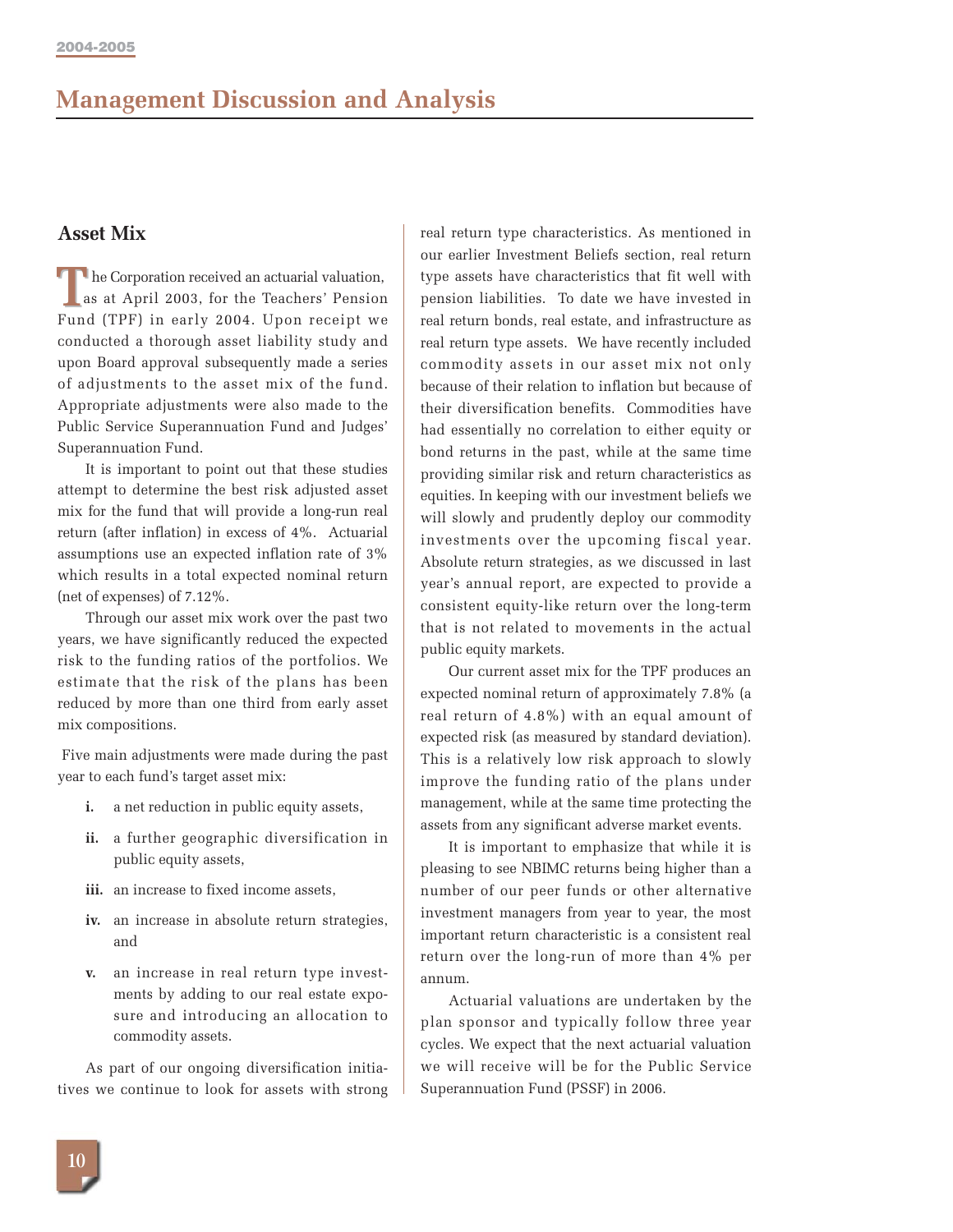#### **Investment Performance**

NBIMC focuses on two main objectives in terms of investment performance: nominal and real return of the funds and adding value through active management strategies.

The first is in regards to the nominal and real return of the funds versus the actuarial return requirement that has been determined necessary to appropriately fund each pension plan. This return is a function of the asset development process which was discussed in the previous section. NBIMC is pleased to report that we exceeded both our nominal and real return hurdles during the year, despite decelerating global economic growth, concerns in regards to higher levels of inflation, and central bank tightening actions. The most significant contributor to the funds' nominal performance during the year was the strong performance in both the Canadian and European equity markets followed closely by real return bonds. Our real estate assets produced high single digit returns followed by U.S. public equity, nominal bonds, absolute return strategies, and the short term assets.

It is also important to note that we have begun to realize some significant returns from our external private equity portfolio. Our first commitments to the asset class were in early 2001, and the managers have now begun the early stage process of realizing on a number of their initial investments.

The investment policy of NBIMC fully hedging our currency exposure to foreign assets paid off well again in the last year as the Canadian dollar appreciated against the U.S. dollar, euro, pound sterling, and Yen. The specific performance of each NBIMC asset portfolio and its respective benchmark is outlined in the following table .

The primary performance objective, as outlined by the plan actuary, is to achieve a long

#### **Fiscal 2004-05 Rates of Return (Portfolio and Benchmarks)**

|                                | Portfolio<br>Return | <b>Benchmark</b><br>Return |
|--------------------------------|---------------------|----------------------------|
| <b>Fixed Income</b>            |                     |                            |
| Nominal Bonds                  | 5.28%               | 5.01%                      |
| <b>Short Term Assets</b>       | 2.46                | 2.22                       |
| <b>Public Equity</b>           |                     |                            |
| Canadian                       | 14.65 %             | 13.93 %                    |
| <b>United States</b>           | 6.80                | 6.51                       |
| Europe                         | 15.47               | 14.89                      |
| Japan                          | 2.13                | 0.51                       |
| <b>Inflation Linked Assets</b> |                     |                            |
| Real Return Bonds              | 11.33 %             | 10.68 %                    |
| Real Estate / Infrastructure   | 10.25               | 9.25                       |
| Commodities (1)                | 22.68               | 22.56                      |
| <b>Alternative Investments</b> |                     |                            |
| Absolute Return                | 3.78%               | 2.22%                      |
| Private Equity (2)             | 6.75                | 10.83                      |
| <b>Total Portfolio</b>         | 8.51%               | 8.14%                      |

*(1) From inception date of December 14, 2004.*

*(2) The NBIMC portfolio is in its early stages and is considered to be valued conservatively. Portfolio returns are expected to converge to public Market Benchmark Returns over the next three to five years.*

run real return (i.e. return after inflation) objective of more than 4%. This is the most significant hurdle that we measure our performance against and is the primary factor that results in the security of the pension plan benefits.

The following chart illustrates the annual real return achieved by NBIMC since the inception of the Corporation. More importantly the chart also illustrates that the cumulative real return since inception is 1.55 % per annum above the 4% hurdle required by the actuary.

The second investment performance objective for the Corporation is to add value, above its various asset class benchmarks, through active management strategies. This value added, relative to benchmark, is expected to first cover all of the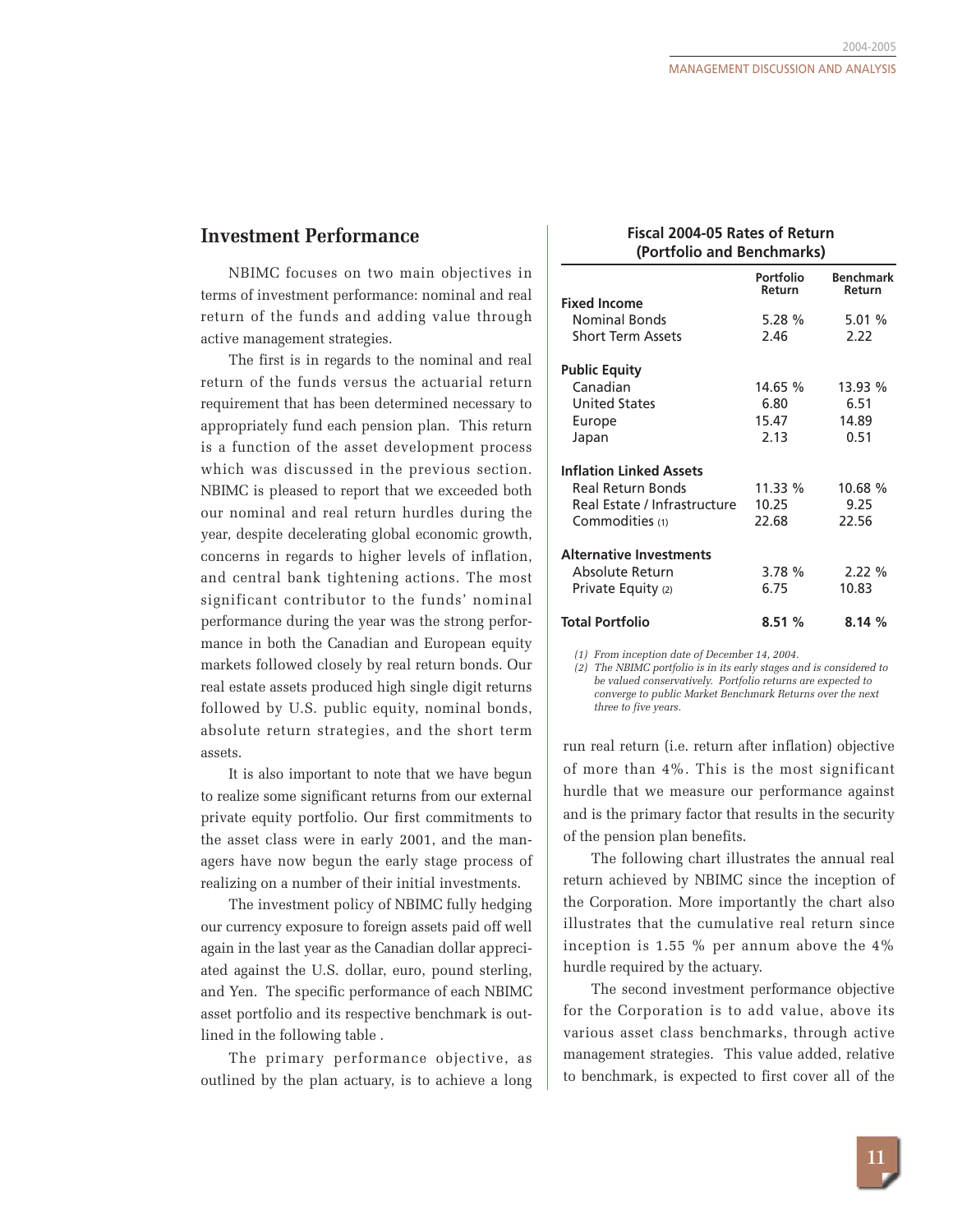### **Achieving the Long-Term Pension Promise**



Corporation's operating costs, and subsequently add an additional target of 42 basis points per annum to each fund.

Our active management activities continued to add value for a fourth consecutive year. These activities added 30 basis points of value, or approximately \$20.4 million, after covering all of the organization's operating costs.

The early half of the fiscal year was an extremely difficult period in which to add relative performance to the fund assets. Volatility was the key culprit as equity markets experienced large inter-day increases and decreases but essentially ended the first half of the year in a relatively flat position. This volatility made it very difficult from a portfolio management perspective to keep our asset mix in line with the investment policy mix and to also keep our foreign assets hedged. This therefore detracted value from our active management activities.

The Corporation was able to add value through fifteen active strategies during the year with the exception of the U.S. quantitative portion of our internal Absolute Return Strategies, our Atlantic Opportunities private equity investing activity, and an external U.S. public equity mandate. The performance of the U.S. quantitative strategy was consistent with a number of peer funds using a similar type of strategy, and was more than made up for by the performance of our North American market neutral investment activity. The U.S. external public equity mandate was terminated during the year as management felt that the active investment risk used by the strategy would be better directed to other active investment strategies. The actual assets have reverted to an internal management team at NBIMC.

The following chart illustrates the gross relative value added from the Corporation's active management activities over the past four years. It is broken down in terms of operation costs and excess (or net) value added performance.

### **Adding Value after Covering Operating Costs**



**Results of Active Management Past Four Years**

Note: Target gross value added declines in 03-04 due to lower costs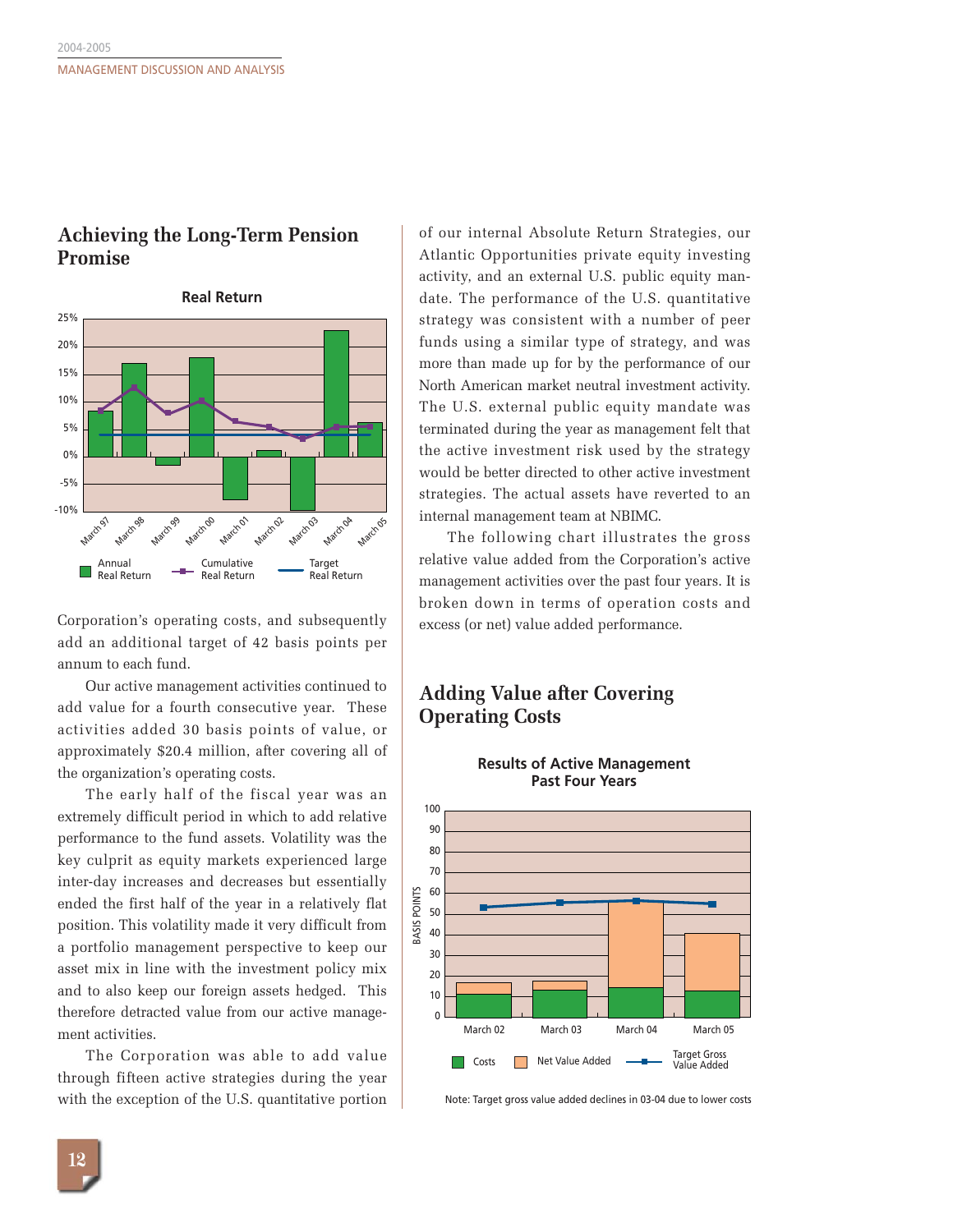### **Risk Management**

Risk management remains a very important focus at NBIMC. A disciplined approach to risk is critical to ensure that both pension plan contributions and benefits are stable and secure, and that we are able to meet our active investment management objectives. We have worked diligently in reducing the implied risk in the overall plan portfolios by approximately one third, over the past two years, through our asset mix diversification strategy.

The Corporation has developed a number of risk management processes that are continually reviewed by senior management and which can be summarized as follows:

- **i.** A Board risk management process policy that requires management to report to the Board annually on eight elements of risk. These elements include: investments, human resources, technology, legal, regulatory compliance, policy compliance, governance, reputation, communications, and business strategy.
- **ii.** A weekly risk measurement of the overall pension plans' funding ratio. This item is reported to the Board on a quarterly basis.
- **iii.** A weekly risk measurement of the Corporation's active management activities.
- **iv.** A weekly Compliance Report on activities related to both investment policies and internal procedures.
- **v.** A management led Investment Risk Management Committee which reviews and considers for recommendation all proposed changes to internal operating procedures. This could include proce-

dures that affect investment valuation, risk measurement, or proposed new investment activities and instruments. This Committee met on three occasions during the year.

**vi.** An Information Technology Risk Management Committee that provides guidance to the Corporation on all technology related matters. This Committee also met on three occasions during the year.

NBIMC is currently in the final stages of selecting an external advisor to perform an internal audit function within the Corporation. This advisor will work under the direction of the Board's Audit Committee and will help to review and provide advice on internal controls within the Corporation.

Finally, it is important to note that our research focus has also been on building an asset mix that better reflects the actual liabilities of each of the pension funds under management. The goal from this work, commonly referred to as fund surplus optimization, should lead to lower volatility around the funding ratios of each plan by combining the expected risk of not only the assets under management but also each plan's liability profile. The expected results of this work is that each fund under our management will have a more specific asset mix that is more representative of its liability profile. This mix will potentially move us further away from the traditional "60% equity 40% debt" mix that most pension plans expose themselves to. While this may potentially lead to NBIMC posting significantly different investment results than other peer fund managers, the risk to both the plan sponsors and plan members will be significantly reduced by having more stable plan funded ratios.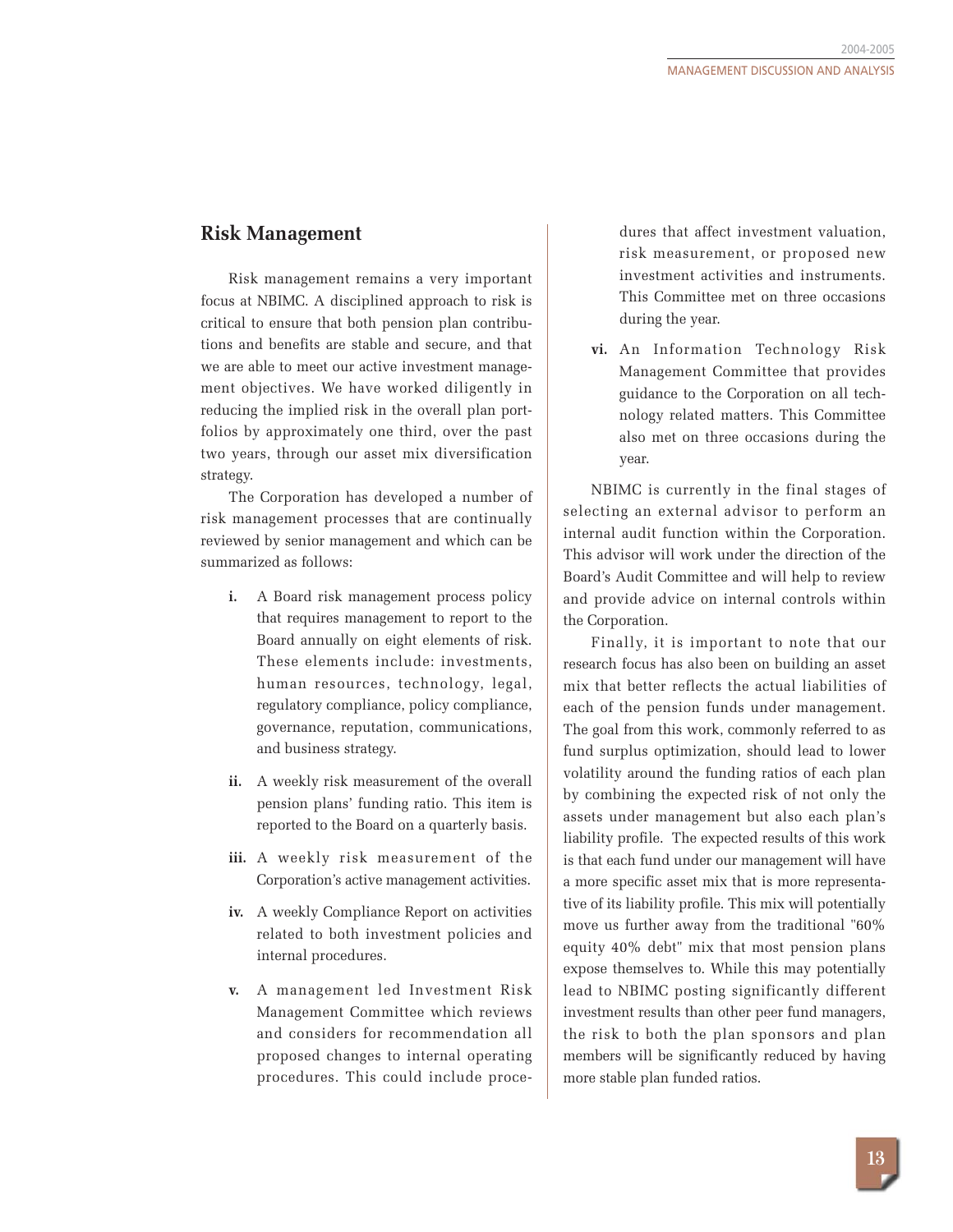### **Operating Costs**

Operating costs encompass all of the costs incurred by the Corporation to act as trustee for each pension fund, to manage the applicable assets, and to deploy our active management strategies. Cost minimization is an extremely important focus as it directly impacts each fund's net investment return, and is especially relevant in the current environment of single digit return expectations across most asset classes. It is also important to note that active management performance is measured on a net basis after all of the Corporation's operating costs are accounted for.

Typical investment industry practice is for managers to state their annual operating costs as a percentage of assets under management. In our case this would represent approximately 0.13% (13 basis points) versus 0.14% last year. Absolute operating expenses of approximately \$8.8 million were slightly lower versus the year prior, with the improvement in the reported expense ratio attributed to the increase in assets under management.

There are a number of ways that we attempt to benchmark the amount of our expenses versus peer fund managers. According to a database from KPA Advisory Services Ltd<sup>1</sup>., a well known Canadian pension consulting and performance measurement firm, the average pure passively managed portfolio costs an average of 9 basis points annually. The average annual total operating costs for the typical pension fund in their database was 37 basis points per annum. More recently, SEI Investments<sup>2</sup> have published research indicating that the median annual manager operating costs, from a survey of Defined Benefit Pension plans with assets greater than \$1 billion, was 41.5 basis points.

Based on these comparisons, we are pleased to once again report that NBIMC's operating costs are very low compared to the average fund operating cost. Maintaining this low cost structure helps to maximize the assets that are available to pay pension benefits.

<sup>1. &</sup>quot;An Anatomy of Pension Fund Behaviour (1993-2002): What Can We Learn?", The Ambachtsheer Letter #262, KPA Advisory Services Ltd., Toronto, Ontario, December 2003.

<sup>2. &</sup>quot;2004 Pension Plan Sponsor Fee Survey", SEI Investments Canada, (http://www.seic.ca/institutions/documents/Generic\_2004.pdf).